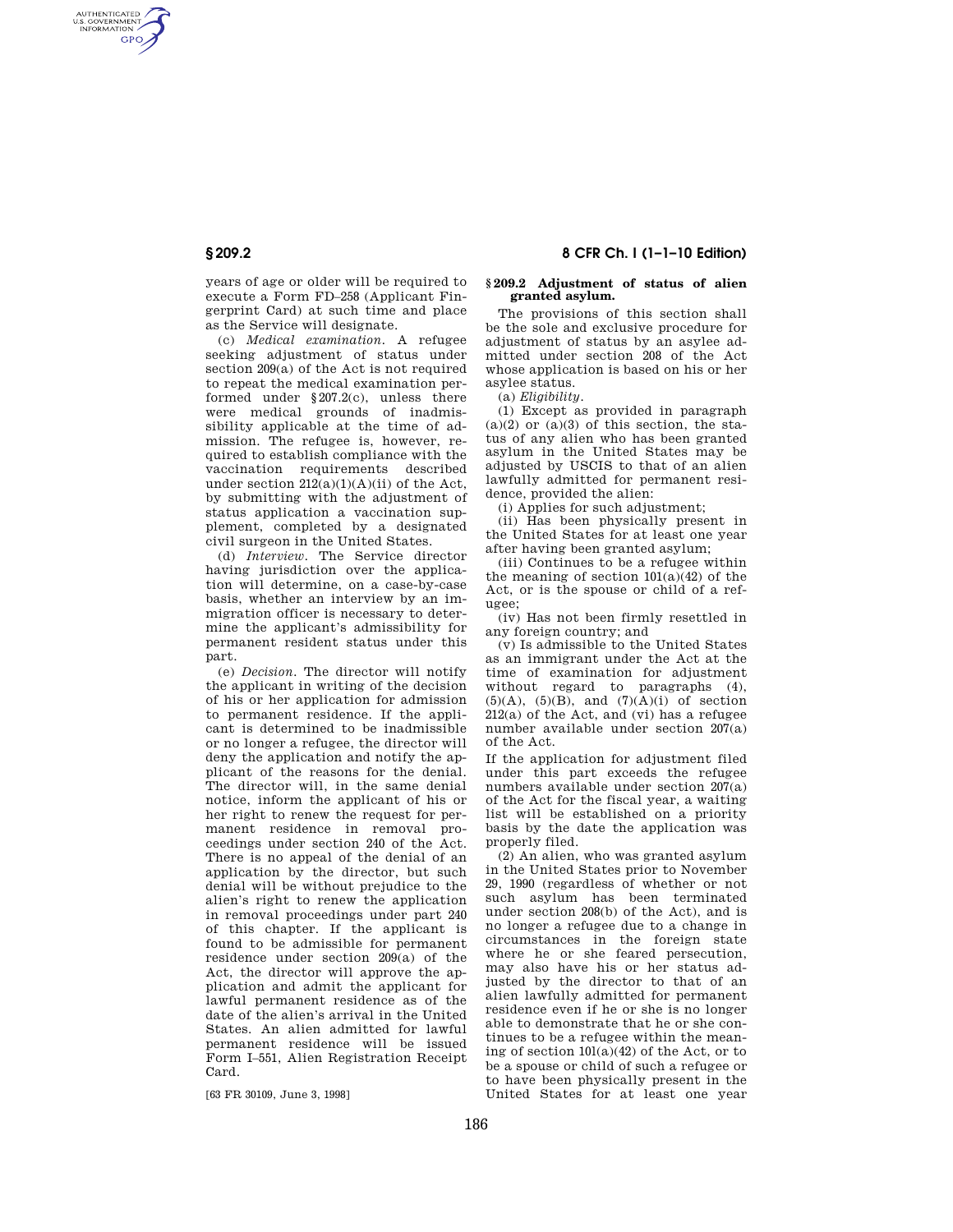## **Department of Homeland Security § 209.2**

after being granted asylum, so long as he or she is able to meet the requirements noted in paragraphs  $(a)(1)(i)$ , (iv), and (v) of this section. Such persons are exempt from the numerical limitations of section 209(b) of the Act. However, the number of aliens who are natives of any foreign state who may adjust status pursuant to this paragraph in any fiscal year shall not exceed the difference between the per country limitation established under section 202(a) of the Act and the number of aliens who are chargeable to that foreign state in the fiscal year under section 202 of the Act. Aliens who applied for adjustment of status under section 209(b) of the Act before June 1, 1990, are also exempt from its numerical limitation without any restrictions.

(3) No alien arriving in or physically present in the Commonwealth of the Northern Mariana Islands may apply to adjust status under section 209(b) of the Act in the Commonwealth of the Northern Mariana Islands prior to January 1, 2015.

(b) *Inadmissible Alien.* An applicant who is inadmissible to the United States under section 212(a) of the Act, may, under section 209(c) of the Act, have the grounds of inadmissibility waived by the director (except for those grounds under paragraphs (27),  $(29)$ ,  $(33)$ , and so much of  $(23)$  as relates to trafficking in narcotics) for humanitarian purposes, to assure family unity, or when it is otherwise in the public interest. An application for the waiver may be filed on Form I–602 (Application by Refugee for Waiver of Grounds of Excludability) with the application for adjustment. An applicant for adjustment who has had the status of an exchange alien nonimmigrant under section  $101(a)(15)(J)$  of the Act and who is subject to the foreign resident requirement of section 212(e) of the Act, shall be eligible for adjustment without regard to the foreign residence requirement.

(c) *Application.* An application for the benefits of section 209(b) of the Act may be filed on Form I–485, with the correct fee, with the director of the appropriate Service office identified in the instructions to the Form I–485. A separate application must be filed by

each alien. Every applicant who is 14 years of age or older must submit a completed Form G–325A (Biographic Information) with the Form I–485 application. Following submission of the Form I–485 application, every applicant who is 14 years of age or older will be required to execute a Form FD–258 (Applicant Fingerprint Card) at such time and place as the Service will designate. Except as provided in paragraph  $(a)(2)$ of this section, the application must also be supported by evidence that the applicant has been physically present in the United States for at least 1 year. If an alien has been placed in deportation or exclusion proceedings, the application can be filed and considered only in proceedings under section 240 of the Act.

(d) *Medical examination.* An alien seeking adjustment of status under section 209(b) of the Act 1 year following the grant of asylum under section 208 of the Act shall submit the results of a medical examination to determine whether any grounds of inadmissibility described under section  $212(a)(1)(A)$  of the Act apply. Form I-693, Medical Examination of Aliens Seeking Adjustment of Status, and a vaccination supplement to determine compliance with the vaccination requirements described under section  $212(a)(1)(A)(ii)$  of the Act must be completed by a designed civil surgeon in the United States and submitted at the time of application for adjustment of status.

(e) *Interview.* Each applicant for adjustment of status under this part shall be interviewed by an immigration officer. The interview may be waived for a child under 14 years of age. The Service director having jurisdiction over the application will determine, on a caseby-case basis, whether an interview by an immigration officer is necessary to determine the applicant's admissibility for permanent resident status under this part.

(f) *Decision.* The applicant shall be notified of the decision, and if the application is denied, of the reasons for denial. No appeal shall lie from the denial of an application by the director but such denial will be without prejudice to the alien's right to renew the application in proceedings under part